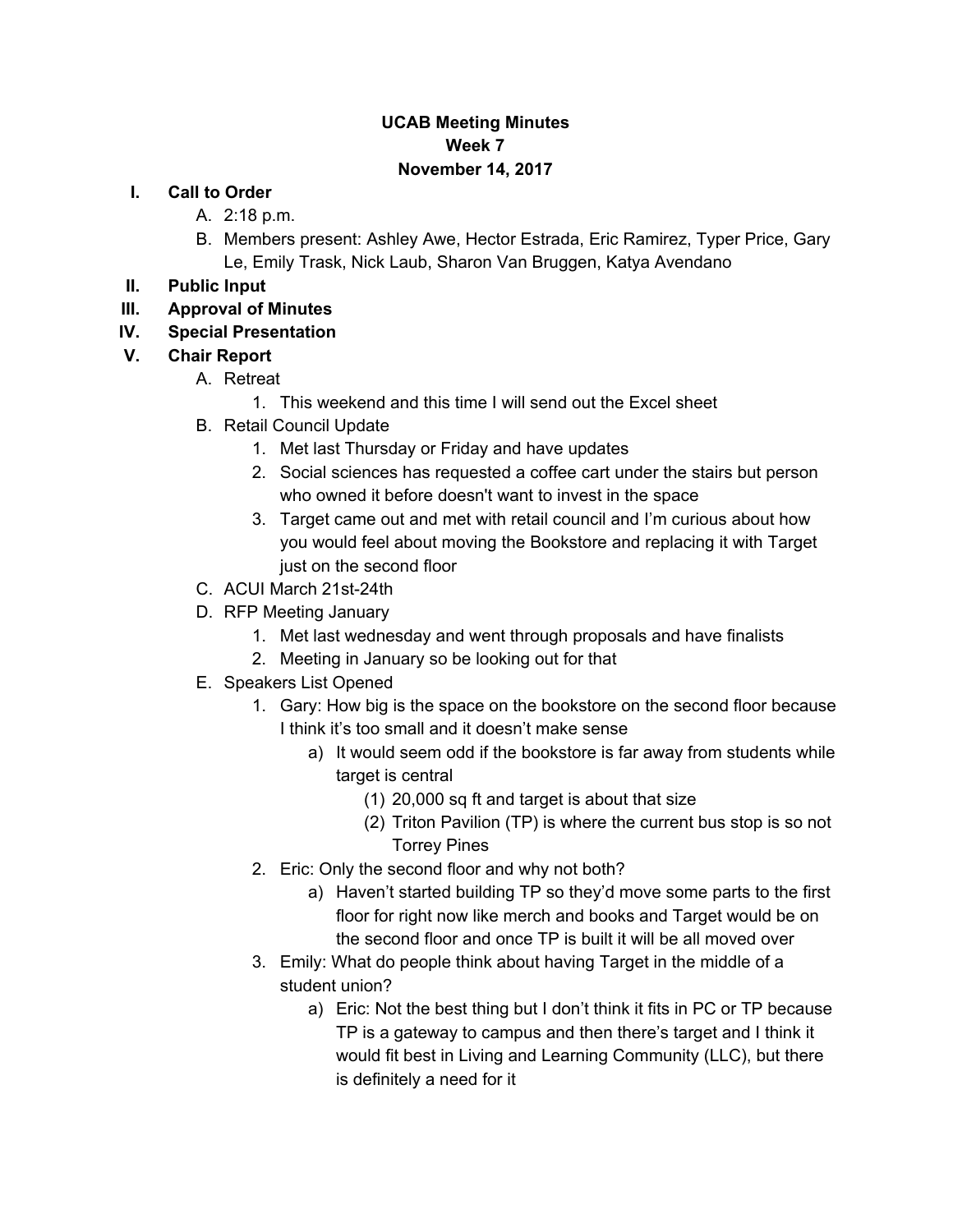- 4. Ashley: Bookstore is not part of PC but students think that because it's connected
- 5. Gary: Would they share the loading dock on PC? (especially with high volume traffic)
	- a) It is a concern if they need access to the loading dock and UCEN has not been consulted on the logistics of this
- 6. Gary: Logistically having access to a main road would be easier and I think there's a loading dock around there somewhere and I think it would be easier to be closer to the bus stop
- 7. Katya: Bookstore is close to PC so to move it wouldn't be convenient to students and Target would be better at TP because it's new and wouldn't change old PC
- 8. Hector: Agree that it's an awkward place to put it but is it normal for Target to be there?
	- a) Target has 5-6 big retail stores on various campuses so it's normal
- 9. Nick: Did we go after Target or did they come after us? Can we have them change the name so that it's something like Target Triton so that it's catered towards us?
	- a) Ashley: Both and the conversation started before I was the chair. Reason it's not in TP or LLC is because the space is too small
		- (1) Both as in UCEN didn't pursue them but it was more mutual and it wasn't UCEN specifically
- 10. Eric: It doesn't feel like Amazon is invading so it could be the same with Target and it would be cool to have a partnership with the bookstore in sharing the space and it wouldn't feel like a replacement but rather like augmenting the bookstore and it could be combined with Triton branding, also UCB and USC have targets on campus
- 11. Sharon: Be aware that many Targets include a starbucks and a CVS inside so it might not just be a Target but a Starbucks and a CVS drugstore
- 12. Katia: How late would they be open?
	- a) Haven't discussed hours
	- b) And the pharmacy would help with people who don't have SHIP and not conflict with the one we already have
- 13. Ashley: Talk to constituents because people on campus seem to want Target but we want to know where we want it to be. Frame it that Target would move into the space instead of replacing the bookstore. A lot of students don't know TP so there's a lot of cards in the air
- 14. Eric: How would Target impact the bookstore sales? It looks like it sells items that the bookstore sells and it also carries school merchandise
	- a) Representatives on retail council are convinced that they wouldn't be in conflict and that they are two separate entities and I can't speak to what is sold there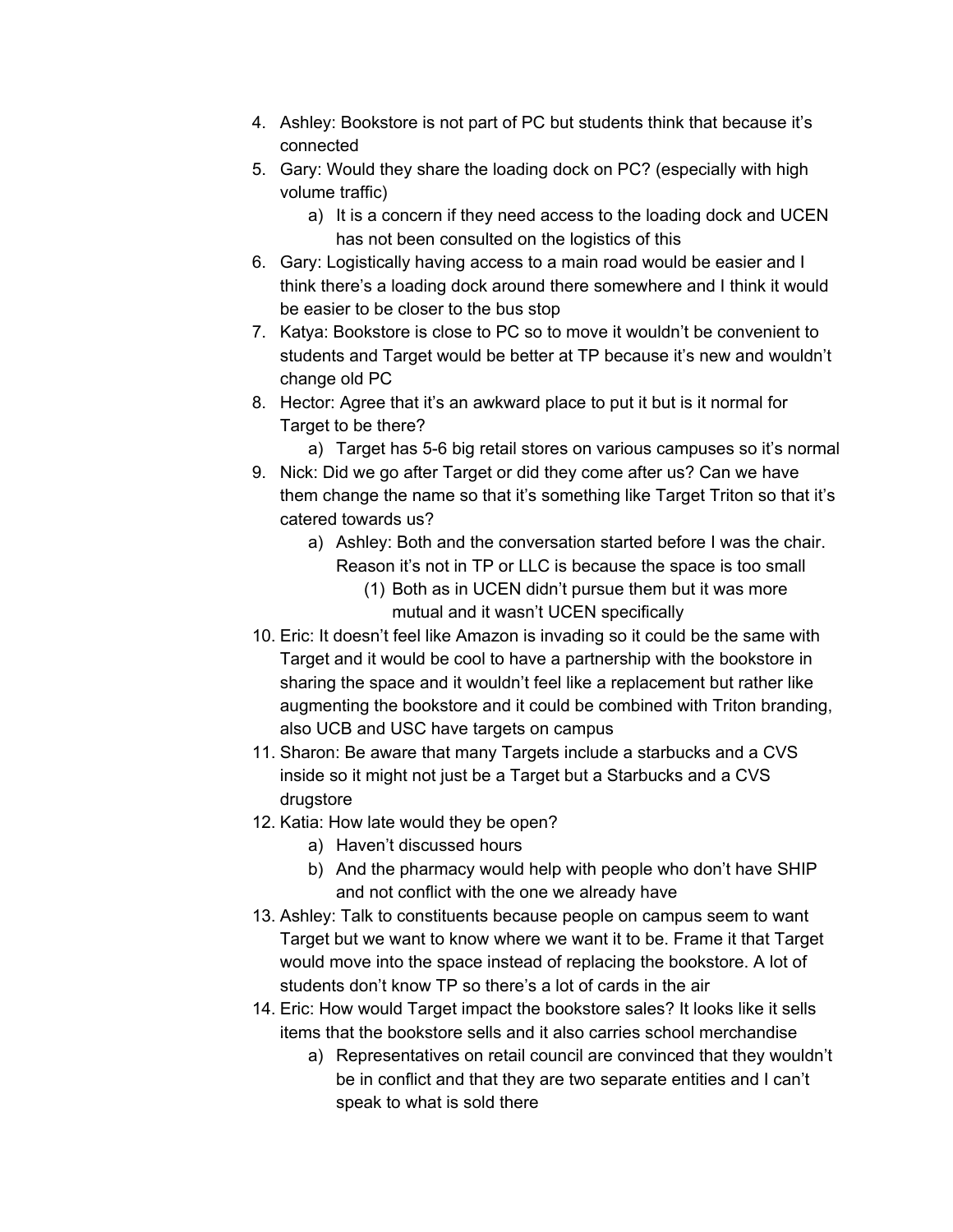- b) In this model if Target moves into the bookstore space and the bookstore in moving into TP then it would look different than it is now. They would focus on triton ware in the Pavilion space but that would be the primary focus
- F. Speakers List Closed

# **VI. Vice Chair Report**

### **Director Report**

- A. November 28th's meeting will have a guest that oversees campus planning and he will give a detailed presentation on TP and projects that are adjacent to University Centers and you can ask him what becomes of the spaces near by and you can talk directly with him. He's very interested on hearing feedback on topics that we just discussed. There's a lot happening on campus planning and the meeting I had yesterday was about Ridgewalk and how it would go from Main Gym to ERC. Y'all would have gotten a campus notice and I would pay attention to campus notices that have to do with planning because it was an open meeting. They're asking for student feedback for planners and architects. Many of those projects are adjacent to PC or the student center so feedback is important.
- B. ACUI
	- 1. Let me know if you're interested in going. You can go for 1 day or the weekend and UCEN will pay for that
- C. Nap pod proposal
	- 1. Wanted to share a presentation from HOHM proposal to test their products. We have done quotes on nap pods and equipment before and the chairs cost upwards of 8-10 thousand dollars so we haven't advanced that project. This group wants to partner with us on their project.
	- 2. Nap pod room and it's reserved via application
		- a) Go online and select where you want to take your nap and at what time
		- b) Charge for reserving it
	- 3. 45 sq ft and sound proof with a twin bed inside and it has charging ports and controlled lighting and curtains
	- 4. They are monitored
	- 5. This can be a selling point for our campus
	- 6. Really fast and have them up as early as Winter Quarter
	- 7. Accessible 10 hours a day
		- a) Have attendant to clean the pod and change the sheets after each use
		- b) Wouldn't want to have overnight because we have campus policies about that
		- c) Be here during peak hours into early evening
		- d) Geisel and PC location
			- (1) Don't have control of geisel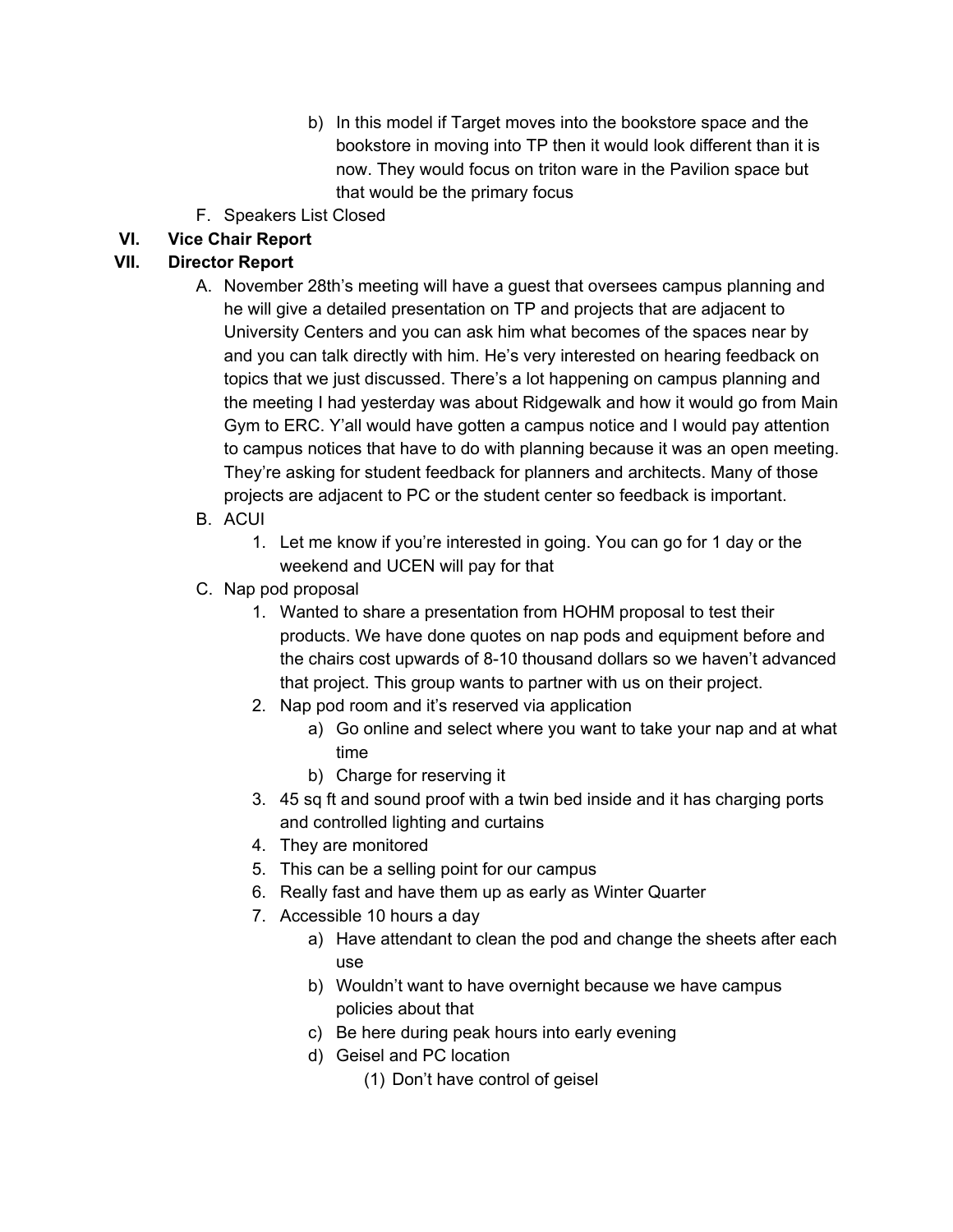- 8. For 30 min it's \$7 and one hour is \$13.75 and the price goes up from there
- 9. Want to keep them for napping so 30 minutes to an hour and a half and not longer
- 10. Attendant for check in and how to get in the space and how to use the app
- 11. Company providing them free of charge for a 6 month period and we have the option to extend it longer
- 12. They're also providing marketing cards to promote this so that will generate the consumer base
- 13. I want your feedback because UCAB has expressed interest in napping rooms
- 14. Speakers List Opened
	- a) Gary: I like the proposal but I have issues with the price points because it's very pricey and I'm wondering if it would be a revenue more than a cost
	- b) Eric: Expensive for a nap and there are places that aren't comfortable but are free. My friend looks at it in meals so a one hour nap is potentially two meals. Seems like a good idea and a streamlined solution to a problem but it's just the price
	- c) Nick: Where would they go and how much space would they take up?
		- (1) Suggestion of space between ballroom east before the tunnel of ballroom west
		- (2) Each pod is 45 sq ft so we think we can fit 4 of them there
	- d) Eric: Can they be outdoors?
		- (1) I'll verify that but our assumption is that it can only be indoors but we will ask
	- e) Gary: They are single use?
		- (1) Yes and it's listed in the staffing of it so it's only for single users and not used for other purposes
	- f) Nick: Do they have package deals that would bring down the price?
		- (1) I don't know and the presentation didn't address it
	- g) Katya: Who would monitor it? Would we monitor it or would the company hire them?
		- (1) They provide the staffing for it and that's reflected in the rates and they would do the initial marketing for it but we would put it on our various channels as well
	- h) Katya: What if we hire them instead and use work study instead of having these rates?
		- (1) This model allows us to skip the investment in the project and the management so if we wanted to purchase pods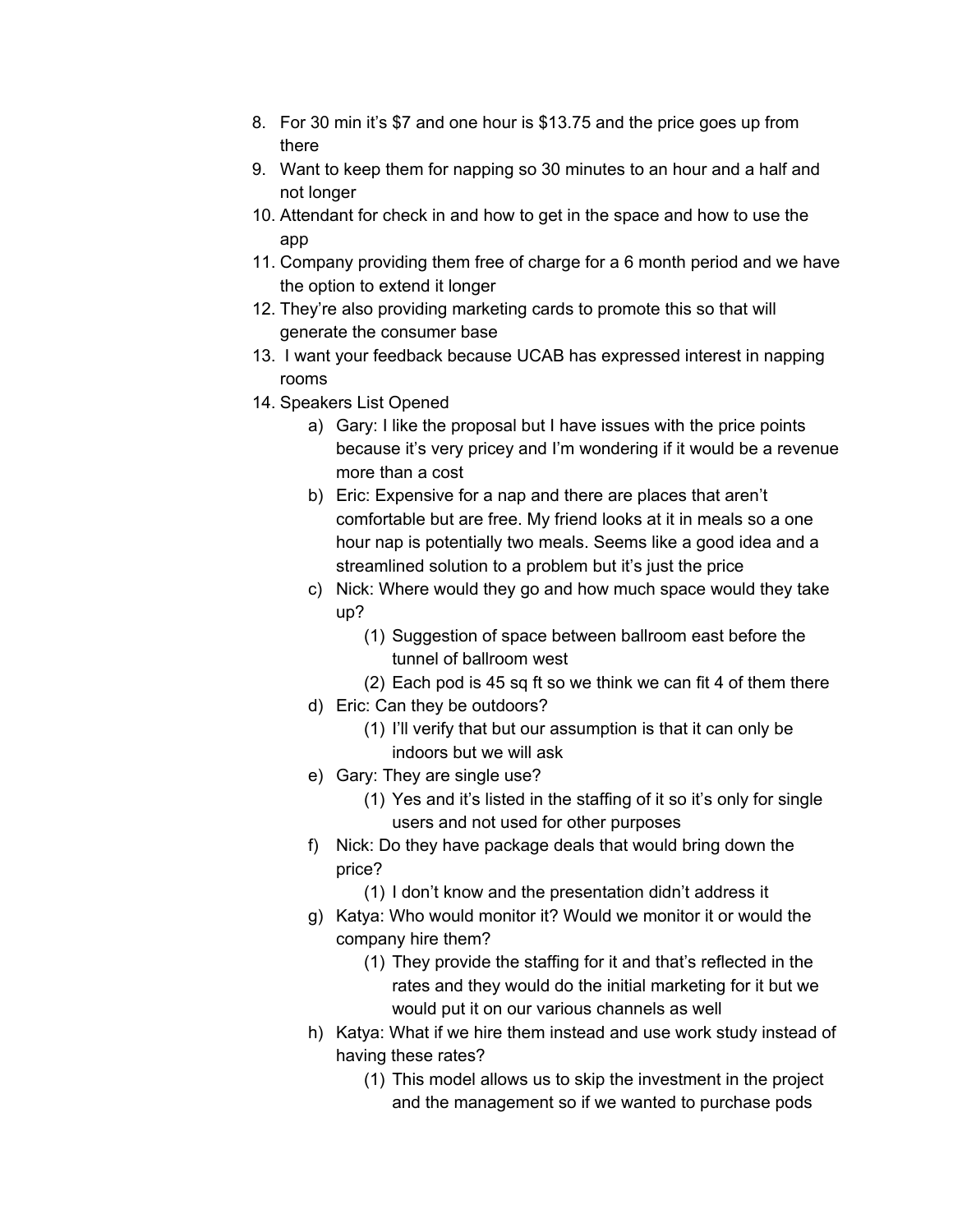that would have to be a budget discussion if we could purchase them

- i) Gary: What do you think the numbers are for the interest in these things?
	- (1) Never taken a survey and don't have other napping pods on campus
	- (2) They're doing their own test to find out what they can do and that's why they want a 6 month trial
- j) Gary: Thinking about it, I think it's a good idea to give it a shot because it doesn't cost us anything to set up and it would give both parties information about if students want napping pods and it's a good step forward
	- (1) Katya: I agree with what he said
- k) Ashley: Just remember that it's free for a 6th month trial and that we wouldn't take a percentage of the sales
- 15. Speakers List Closed

## **VIII. New Business**

- A. Santorini and TapEx
	- 1. Speakers List Opened
		- a) Nick: From what Alex sent me about his feedback are Pros: TapEx open late and they work fast and Cons: quality needs to be better and not authentic. Someone suggested getting a better boba shop. No negative comments for Santorini and it's the type of food not a lot of people have access to and the employees are nice
		- b) Tyler: Like the idea of having a boba place but not necessarily TapEx and like the idea of keeping Santorini because they have breakfast and like the idea of having calorie content somehow incorporated into the contract so we have the option to see the calorie content of the items at that restaurant
		- c) Nick: TapEx don't want it and just want a boba place. Santorini's food is good and a niche market and something we should keep
		- d) Eric: Listening to people and they don't want there boba to be taken away (for the time the space would be vacant) and they don't feel like it's urgent to replace it. They'll go to Tapex but know there's better boba out there
		- e) Ashley: Want lots of feedback when renewing or not renewing a lease and at some point we will vote
	- 2. Speakers List Closed

#### **IX. Old Business**

# **X. Member Reports**

- A. Nick: When are we thinking about changing the arcade space?
	- 1. Whenever we have a concept of what to do with the space